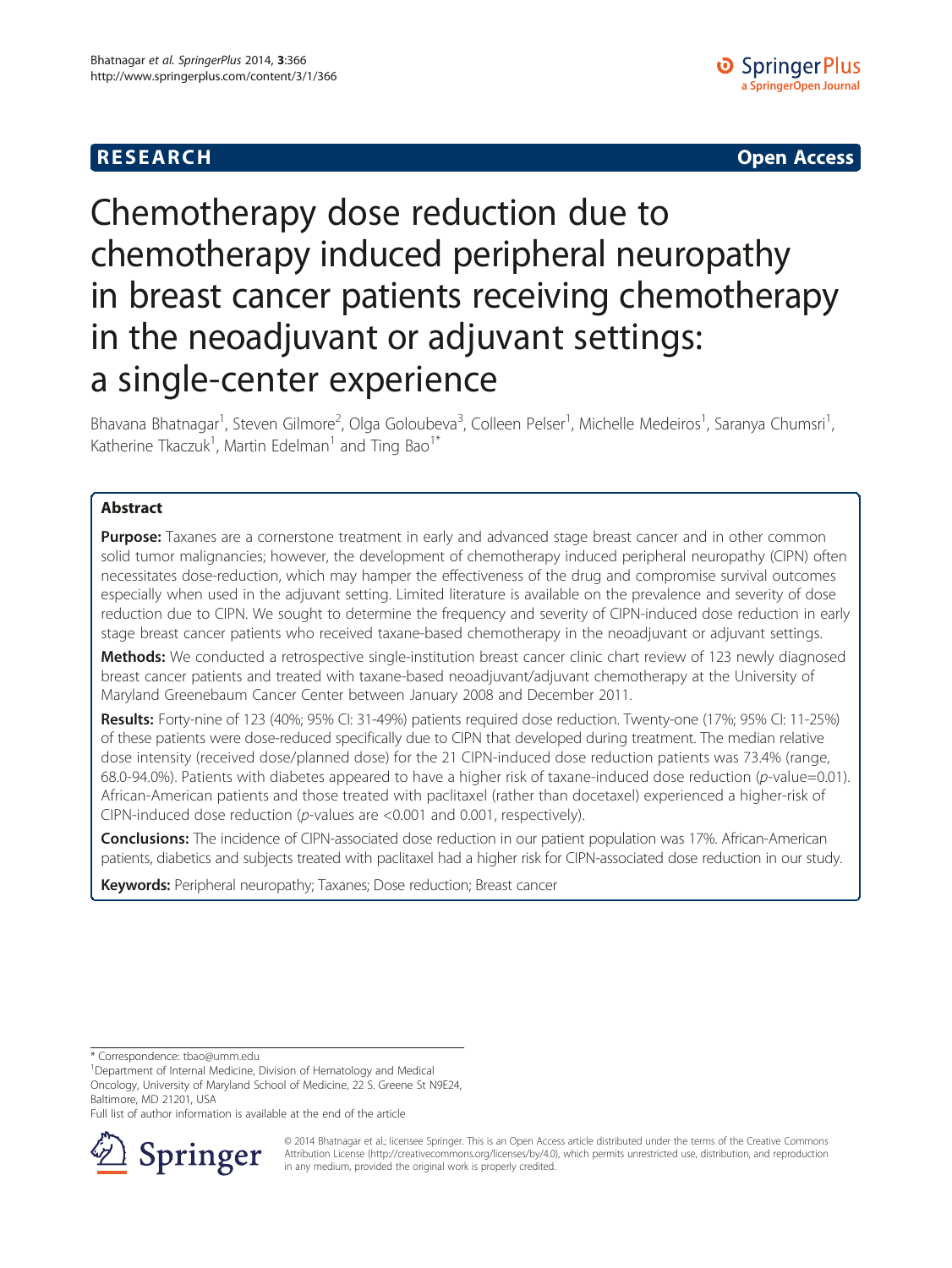#### Introduction

Chemotherapy induced peripheral neuropathy (CIPN) is a common and potentially dose-limiting complication of many effective cytotoxic agents, including taxanes, which are widely used as part of adjuvant and neoadjuvant doublet and triplet chemotherapy combinations for the treatment of breast cancer. Taxanes function as mictrotubule stabilizing agents (MTSAs) and exert a broad spectrum of cytotoxic effects in cancers of the breast, ovary and lung (Rowinsky & Donehower [1995](#page-5-0)). The precise pathogenesis through which taxanes exert their neurotoxic effects is unclear; however the underlying mechanism is believed to be promotion of microtubule polymerization and inhibition of depolymerization leading to inhibition of axonal transport within neurons. This results in disruption of signaling in peripheral nerves leading to sensory, motor, or autonomic peripheral neuropathy that may interfere with activities of daily living (ADL) or result in significant disability (Swain & Arezzo [2008\)](#page-5-0). CIPN classically occurs within 24–72 hours following taxane administration and, in most cases is reversible upon prompt discontinuation of the offending agent (Rowinsky et al. [1993](#page-5-0); Argyriou et al. [2008\)](#page-4-0). Symptoms are typically described as numbness and tingling in a "stocking-and-glove" distribution, particularly in the distal lower extremities. Patients may also report intermittent sharp, shooting leg pain. Loss of deep tendon reflexes and sensation to pain and temperature are also commonly reported (Argyriou et al. [2008\)](#page-4-0). Previously reported risk factors for CIPN include older age, history of alcoholism, diabetes mellitus, inherited neuropathy, and prior therapy with neurotoxic medications (Makino [2004;](#page-5-0) Verstappen et al. [2003;](#page-5-0) Tanabe et al. [2013\)](#page-5-0). In its most severe form, development of CIPN can lead to significant pain syndromes, difficulty with ambulation, and interference with routine daily activities resulting prompt dose reductions and delays that potentially reduce the efficacy of early stage breast cancer treatments (8–10). However, despite the prospect of poorer survival associated with dose reduction, the incidence and severity of dose reduction specifically due to CIPN has not been well-described and studied prospectively. Therefore, we conducted a retrospective chart review evaluating the prevalence, severity, and risk factors associated with dose reduction required due to taxaneinduced peripheral sensory neuropathy among breast cancer patients at an academic medical center.

#### Materials and methods

This study was approved by the University of Maryland Baltimore Internal Review Board. We reviewed electronic medical and pharmacy records of 123 sequentially treated breast cancer patients who received a taxane as part of neoadjuvant or adjuvant chemotherapy for localized breast cancer between January 1, 2008 and December 31, 2011. Patients were treated per standard of care recommendations and treatment decisions and dose reductions or delays were made based on routine standard of care recommendations. Patients who received treatment on a clinical trial were treated based on the study protocol. Eligible patients were over 18 years of age and had an established diagnosis of non-metastatic breast cancer. Data collected included: demographics (age, race, and gender), taxane received (paclitaxel, nab-paclitaxel, or docetaxel), hormone receptor expression status, HER2/ neu expression status, history of diabetes, HIV status, pre-existing peripheral neuropathy, and alcohol history. Progress notes were reviewed to determine whether patients developed peripheral neuropathy during their chemotherapy course and whether dose reductions were instituted at the discretion of the treating physician. Pharmacy records were used to confirm the number of treatment received and the relative dose intensity (received dose/planned dose).

#### Statistical analysis

Patients' demographic and clinical characteristics were assessed and compared between two distinct cohorts of subjects, those who experienced a dose reduction due to any reason and those who did not. In addition we conducted further analyses only among those who experienced a dose reduction, comparing those who had a dose reduction due to CIPN vs. those with dose reductions for other reasons.

We assessed the following potential risk factors for dose-reduction: age, HER2/neu expression status, alcohol abuse, diagnosis of diabetes mellitus, and type of taxane received. Fisher's and Fisher-Freeman-Halton's exact tests were used for 2x2 and rxc contingency tables, respectively. All tests were done at the two-sided 0.05 level of significance. Statistical analysis was conducted in SAS version 9.3 (SAS Institute, Cary NC).

### Results

#### Patient characteristics

Patient characteristics are shown in Table [1](#page-2-0). Of the 123 patients, 120 were women and three were men. The median age at diagnosis was 53 years (range, 32–78). Forty-eight patients (39%) were Caucasian, and 70 (57%) were African-American. Seventy patients received docetaxel, and 46 were treated with paclitaxel. Seven patients either received both agents, or *nab*-paclitaxel. Five patients had a prior history of alcohol abuse, and 20 (16%) had a diagnosis of diabetes mellitus. Forty-two patients (34%) had triple negative breast cancer. Forty nine patients (40%), required dose reduction during the course of their treatment. Twenty one of these (17%) had dose reductions due to CIPN and 28 (23%) had reductions due to other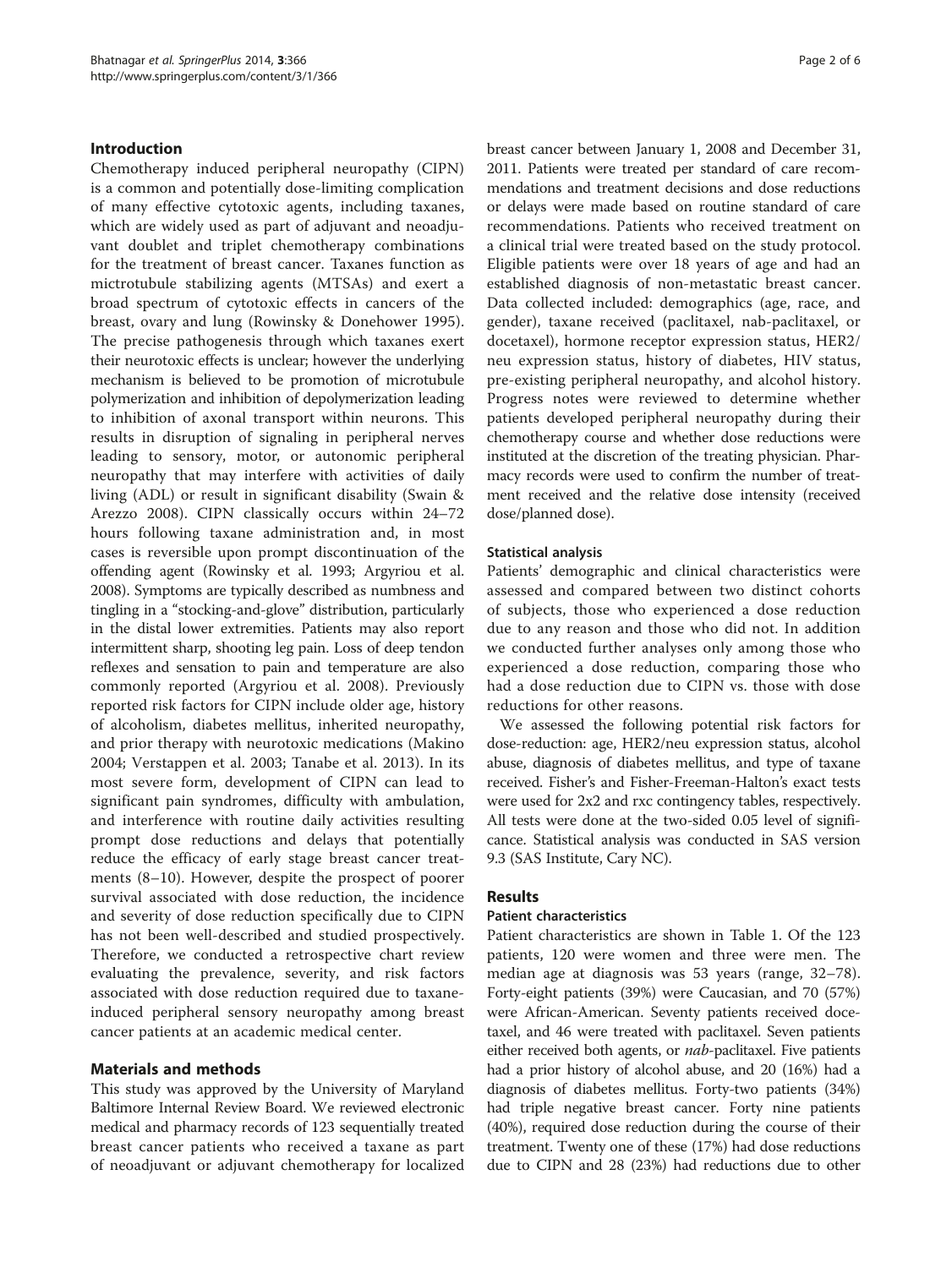<span id="page-2-0"></span>Table 1 Selected demographic and baseline characteristics of the patients

| Variable                                       | <b>Patients</b> |
|------------------------------------------------|-----------------|
| All patients, No. (%)                          | 123 (100)       |
| Sex, No. (%)                                   |                 |
| Female                                         | 120 (98)        |
| Male                                           | 3(2)            |
| Race                                           |                 |
| African American                               | 48 (39)         |
| Caucasian                                      | 5(4)            |
| Other                                          | 70 (57)         |
| Age (in years) at diagnosis, median [range]    | 53 [32-78]      |
| Hormone receptor expression status, No. (%)    |                 |
| $FR+$                                          | 81 (66)         |
| PR+                                            | 67 (54)         |
| HER2/neu overexpressed                         | 16(13)          |
| Medical comorbidities, No. (%)                 |                 |
| <b>DM</b>                                      | 20 (16)         |
| <b>HIV</b>                                     | 3(2)            |
| Alcohol abuse                                  | 5(4)            |
| Pre-existing peripheral neuropathy             | 4(3)            |
| Taxane received, No (%)                        |                 |
| Paclitaxel only                                | 46 (37)         |
| Docetaxel only                                 | 70 (57)         |
| Multiple agents                                | 7(6)            |
| Total patients needing dose reduction, No. (%) | 49 (40)         |
| <b>CIPN</b>                                    | 21(17)          |
| Other causes                                   | 28 (24)         |

causes. The median relative dose intensity (received dose/ planned dose) for the 21 CIPN-induced dose reduction patients was 88% (range, 62%-97%).

#### Dose reductions on taxane therapy

Out of 123 total patients, 49 patients (40%) required dose reduction of the taxane they had received. In addition to CIPN, the other common causes for dose reduction included diarrhea ( $n = 10$ ), infection ( $n=5$ ), myelosuppression ( $n=5$ ), hypersensitivity reaction ( $n=3$ ), and rash ( $n=2$ ). The distribution of patient characteristics for those who underwent dose reduction and those who did not are shown in Table 2. There were no significant differences between the two groups in terms of tumor characteristics such as estrogen or progesterone receptors expression status or HER2/neu expression, race, age or taxane received. However, patients who experienced toxicities and required a changed regimen mid-treatment, were more likely to have a dose reduction (86% vs. 37%;  $p=0.02$ ). Furthermore, patients with underlying diabetes were more likely to

| Categorical factor           | No dose<br>reduction<br>$(N=74)$<br>$N$ (row%) | Dose<br>reduction<br>$(N=49)$<br>$N$ (row%) | $p$ -value <sup>1</sup> |
|------------------------------|------------------------------------------------|---------------------------------------------|-------------------------|
|                              |                                                |                                             |                         |
| Negative                     | 64 (63)                                        | 38 (37)                                     | 0.23                    |
| Positive                     | 10(48)                                         | 11 (52)                                     |                         |
| Agent                        |                                                |                                             |                         |
| Paclitaxel only              | 28 (61)                                        | 18 (39)                                     | $0.57^{2}$              |
| Docetaxel only               | 45 (64)                                        | 25 (36)                                     |                         |
| Multiple agents <sup>3</sup> | 1(14)                                          | 6(86)                                       | 0.02 <sup>3</sup>       |
| Alcohol                      |                                                |                                             |                         |
| No                           | 71 (60)                                        | 47 (40)                                     | 1.00                    |
| Yes                          | 3(60)                                          | 2(40)                                       |                         |
| <b>Diabetes</b>              |                                                |                                             |                         |
| No                           | 67 (65)                                        | 36(35)                                      | 0.02                    |
| Yes                          | 7(35)                                          | 13 (65)                                     |                         |
| Race                         |                                                |                                             |                         |
| Black                        | 40 (57)                                        | 30(43)                                      | 0.57 <sup>4</sup>       |
| White                        | 30(63)                                         | 18 (37)                                     |                         |
| Other                        | 4(80)                                          | 1(20)                                       |                         |
| <b>Continuous factor</b>     | Mean (range)                                   | Mean (range)                                |                         |
| Age (years)                  | 53 (32-78)                                     | $55(35-75)$                                 | 0.23                    |

 $1<sub>p</sub>$ -values calculated with the use of two-sided Fisher's and Fisher-Freeman-<br>Halton's tests for categorical variables and the t-test for continuous variable Halton's tests for categorical variables and the t-test for continuous variables. <sup>2</sup>  $2$ Patients treated with paclitaxel (or nab-paclitaxel) only vs. those treated with docetaxel only.

<sup>3</sup>Patients treated with multiple agents, compared to those treated with either paclitaxel only or docetaxel only.

4 Black compared to white only.

require chemotherapy dose reduction as those without diabetes (65% vs. 35%;  $p=0.02$ ).

#### Dose reductions due to CIPN

Patients who were dose-reduced specifically for CIPN were compared to those who were dose-reduced for other causes. These patients were compared according to HER2/neu expression, taxane received, alcohol abuse, history of diabetes, race and age. A greater proportion of African-American (AA) patients had CIPN-related dose reduction (53% vs. 22%;  $p<0.001$ ). Patients treated with paclitaxel appeared to be more likely to require dose reduction due to CIPN than those who received docetaxel (78% vs. 20%;  $p=0.001$ ). No other plausible risk factors were associated with dose reductions due to CIPN. Results of the statistical analyses are summarized in Table [3.](#page-3-0)

#### Discussion

In this single institution retrospective analysis of newly diagnosed breast cancer patients, 17% of patients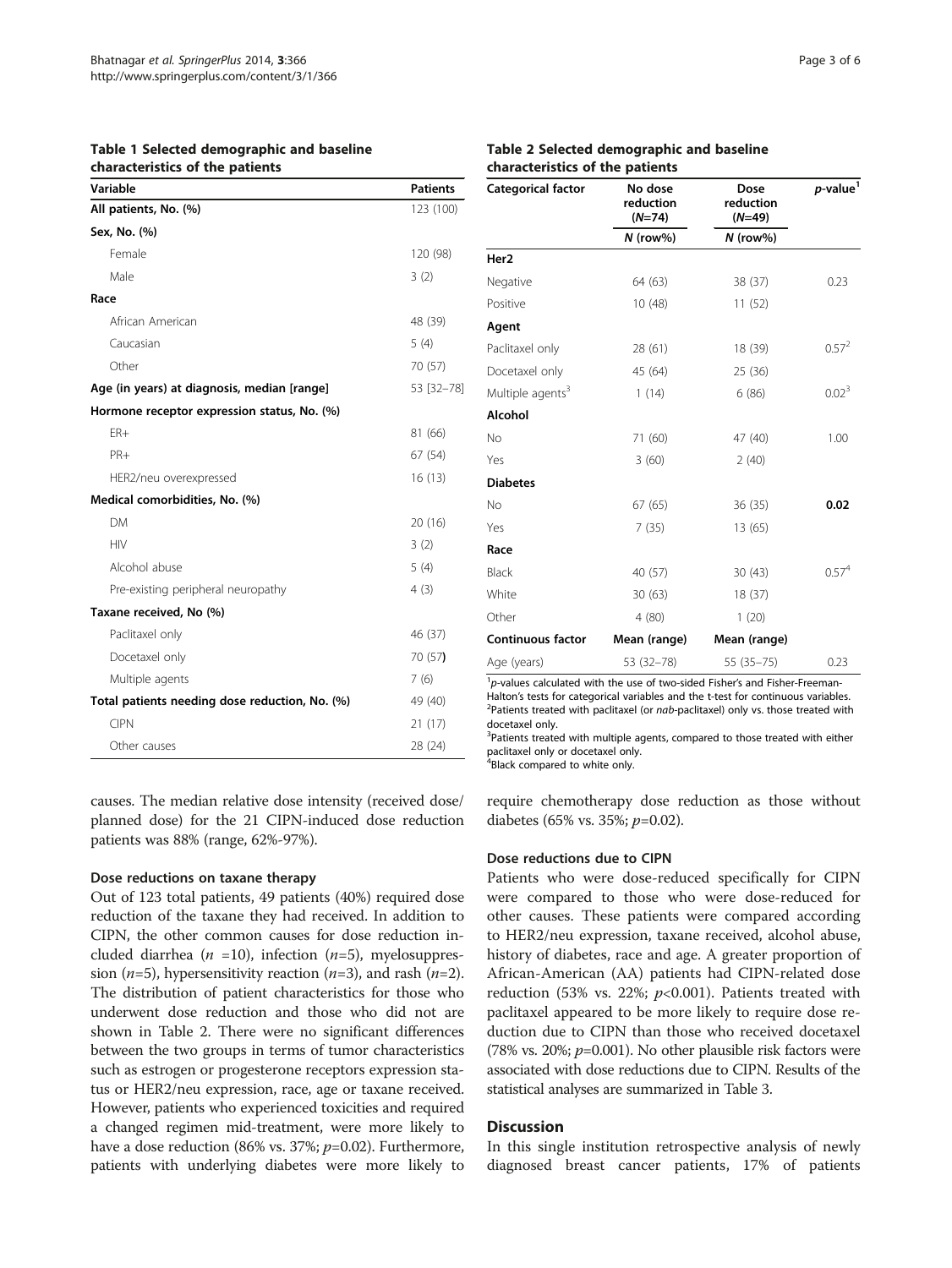<span id="page-3-0"></span>Table 3 Selected demographic and baseline characteristics of the patients grouped by reason for dose reduction

| Categorical factor           | Dose reduction<br>due to other<br>reasons (N=28)<br>$N$ (row%) | <b>CIPN</b> dose<br>reduction<br>$(N=21)$<br>$N$ (row%) | p-value <sup>1</sup> |
|------------------------------|----------------------------------------------------------------|---------------------------------------------------------|----------------------|
|                              |                                                                |                                                         |                      |
| Negative                     | 22 (58)                                                        | 16(42)                                                  | 1.00                 |
| Positive                     | 6(55)                                                          | 5(45)                                                   |                      |
| Agent                        |                                                                |                                                         |                      |
| Paclitaxel only              | 4(22)                                                          | 14 (78)                                                 | 0.001 <sup>2</sup>   |
| Docetaxel only               | 20 (80)                                                        | 5(20)                                                   |                      |
| Multiple agents <sup>3</sup> | 4(67)                                                          | 2(33)                                                   | 0.68                 |
| <b>Alcohol</b>               |                                                                |                                                         |                      |
| <b>No</b>                    | 27(57)                                                         | 20 (42)                                                 | 1.00                 |
| Yes                          | 1(50)                                                          | 1(50)                                                   |                      |
| <b>Diabetes</b>              |                                                                |                                                         |                      |
| No                           | 22(61)                                                         | 14 (39)                                                 | 0.51                 |
| Yes                          | 6(46)                                                          | 7(54)                                                   |                      |
| Race                         |                                                                |                                                         |                      |
| Black                        | 14(47)                                                         | 16(53)                                                  | < 0.001 <sup>4</sup> |
| White                        | 14 (78)                                                        | 4(22)                                                   |                      |
| Other                        | 0                                                              | 1(100)                                                  |                      |
| <b>Continuous Factor</b>     | Mean (range)                                                   | Mean (range)                                            |                      |
| Age (years)                  | 55 (42-75)                                                     | 55 (35-67)                                              | 0.84                 |

<sup>1</sup>p-values calculated with the use of two-sided Fisher's and Fisher-Freeman-<br>Halton's tests for categorical variables and the t-test for continuous variable Halton's tests for categorical variables and the t-test for continuous variables. <sup>2</sup> <sup>2</sup>Patients treated with paclitaxel (or  $nab$ -paclitaxel) only vs. those treated with docetaxel only.

<sup>3</sup>Patients treated with multiple agents, compared to those treated with either paclitaxel only or docetaxel only.

<sup>4</sup> Black compared to white only.

required dose-reduction due to CIPN, resulting in a median relative dose intensity of 73.4%. These results add to a sparse body of literature pertaining to the frequency of taxane-associated dose reduction. To date, only one other retrospective analysis has described changes in dose due to paclitaxel induced peripheral neuropathy. Among 219 breast cancer patients 4% required discontinuation of treatment as a result of neuropathy (Tanabe et al. [2013\)](#page-5-0), however the number who required dose reduction was not reported.

Dose reduction remains a significant concern as the positive impact of dose intensity of chemotherapy on tumor control of breast cancer has been well-demonstrated (Bonadonna et al. [1995](#page-4-0); Budman et al. [1998](#page-4-0); Wood et al. [1994](#page-5-0)). In a study of 207 breast cancer patients who received adjuvant cyclophosphamide, methotrexate and fluorouracil (CMF) chemotherapy, the 20-year overall survival rate was 52% for patients who received ≥ 85% of the total calculated dose for the regimen compared to median overall survival of 11 years for those who received 65-84% of the total calculated dose, and 4.5 years for the patients who received less than 65% of the calculated dose (Bonadonna et al. [1995](#page-4-0)). Therefore the frequency and risk factors for chemotherapy dose reduction as a result of CIPN is of clinical interest.

In our study, an underlying diagnosis of diabetes mellitus was associated with a two-fold risk for taxane-associated dose reduction. Furthermore, a comparison between patients who were dose-reduced for all causes to those who were reduced for CIPN alone demonstrated that patients treated with paclitaxel were more likely to require dose reduction for CIPN compared to those who received docetaxel and that African-American race appeared to correlate with a higher risk of developing CIPN necessitating dose reduction.

The incidence of peripheral neuropathy due to taxanes varies and is based largely on several predisposing risk factors such as dose per cycle, concurrent therapy with other neurotoxic agents, treatment schedule, cumulative dose, duration of infusion and pre-existing neuropathy from other medical conditions such as diabetes (Argyriou et al. [2008](#page-4-0); Lee & Swain [2006](#page-5-0); Mielke et al. [2005;](#page-5-0) Rowinsky et al. [1993\)](#page-5-0). The incidence of paclitaxel-induced severe sensory neuropathy in phase II and III studies is 2-33% for doses 175 mg/m<sup>2</sup> to 250 mg/m<sup>2</sup> given every 3 weeks, and 4-24% when given 80 to 100  $mg/m^2$  given every week (Gradishar et al. [2005;](#page-4-0) Jones et al. [2005;](#page-5-0) Nabholtz et al. [1996;](#page-5-0) Seidman et al. [1995](#page-5-0); Smith et al. [1999](#page-5-0); Winer et al. [2004\)](#page-5-0). In most studies, paclitaxel has been reported to result in higher rates of grade 3–4 sensory neuropathy (7-33%) (Winer et al. [2004](#page-5-0); Seidman et al. [2008](#page-5-0); Smith et al. [1999;](#page-5-0) Jones et al. [2005\)](#page-5-0) compared to docetaxel (1-9%) (Harvey et al. [2006;](#page-5-0) Study G et al. [1999;](#page-4-0) Nabholtz et al. [1999\)](#page-5-0), which may, in part, be related to the vehicle used for paclitaxel administration, Cremophor EL, which has been reported to produce ganglionopathies itself (Mielke et al. [2006\)](#page-5-0). A reported 58% of patients develop, what is referred to as paclitaxel-associated acute pain syndrome (P-APS), a distinct clinical entity recently characterized by Loprinzi and colleagues which may also predispose patients to PIPN later in their treatment course (Loprinzi et al. [2011;](#page-5-0) Reeves et al. [2012\)](#page-5-0).

Management of CIPN remains challenging considering that commonly used pharmacologic therapies have varying rates of success and often carry their own adverse effects. Gabapentin, nortriptyline, and lamotrigine failed to significantly improve peripheral neuropathy symptoms in patients exposed to taxanes, platinum agents, or vinca alkaloids (Hammack et al. [2002;](#page-4-0) Rao et al. [2008;](#page-5-0) North Central Cancer Treatment G et al. [2007\)](#page-5-0). In contrast, duloxetine administration produced modest decreases in the average pain score (1.06 compared to 0.34 for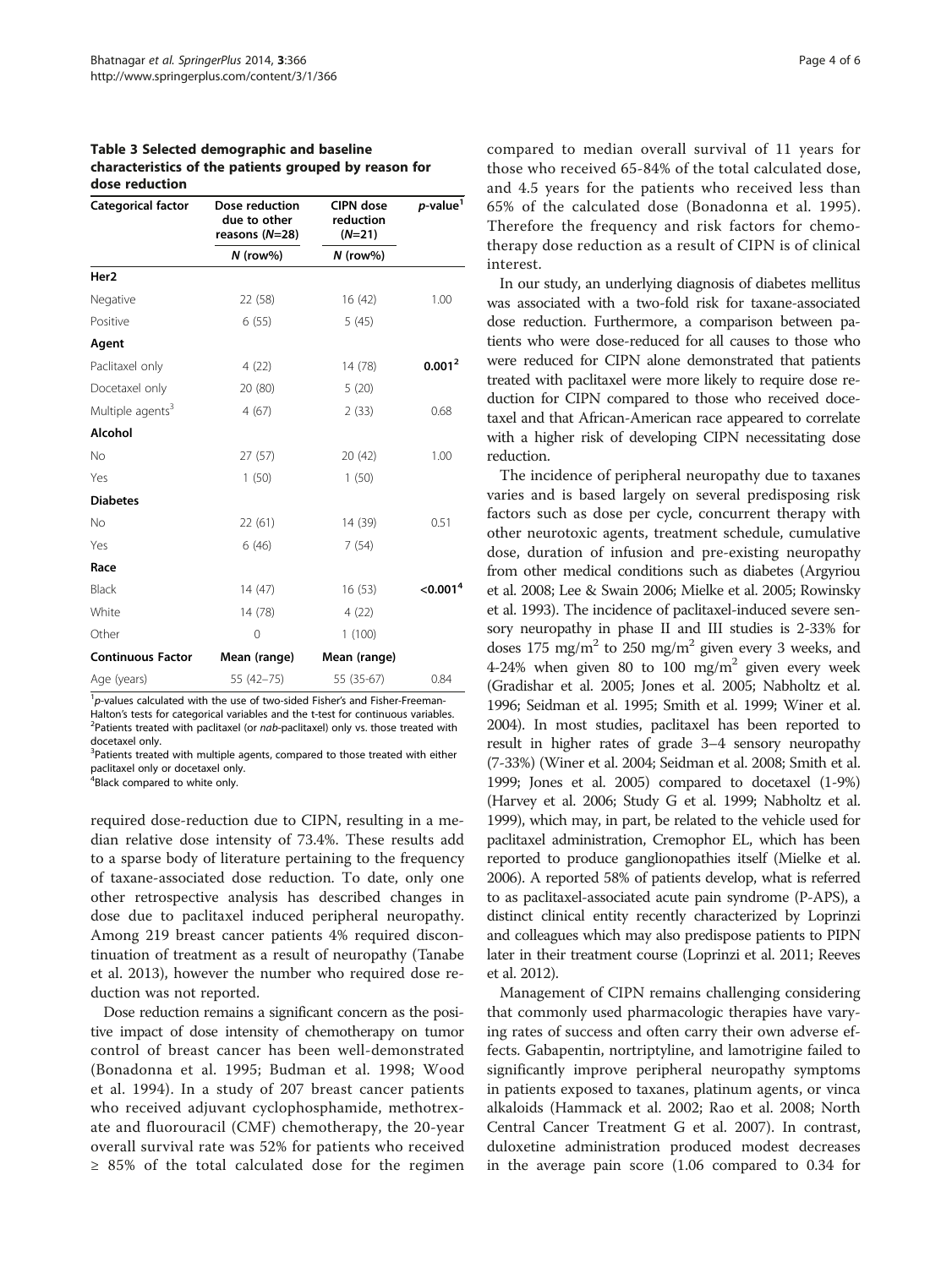<span id="page-4-0"></span>placebo; p-0.003), but was associated with increased fatigue and nausea (Alliance for Clinical Trials in O et al. 2013). Other pharmacologic interventions such as glutamine, vitamin E, amifostine, recombinant human leukemia inhibitory factor have been evaluated for the prevention of CIPN with mixed results (Albers et al. 2011; Postma et al. [1999](#page-5-0); Amara 2008; Wang et al. [2007](#page-5-0); Stubblefield et al. [2005](#page-5-0); Kottschade et al. [2011](#page-5-0)). Acupuncture has been shown to be a low-risk and welltolerated non-pharmacological treatment strategy in the management of CIPN, however, its use has been mainly limited to few studies with small numbers of patients (Bao et al. 2011; Zhang et al. [2010;](#page-5-0) Zhou et al. [2009\)](#page-5-0).

CIPN remains an important toxicity of taxane administration. A recently published study demonstrated that CIPN, in and of itself, has no effect on disease free survival, progression free survival or overall survival (Schneider et al. [2012\)](#page-5-0), however, the potential consequences of dose reduction as a result of CIPN on PFS and OS remain unknown. In its most severe form, CIPN greatly impairs quality of life and can potentially lead to secondary consequences such as increased risk of recurrent falls (Gewandter et al. 2013; Tofthagen et al. [2012](#page-5-0)). Most importantly, as demonstrated in our report as well as in several others, it can be severe enough to warrant discontinuation of a highly effective class of chemotherapy agents, prompting further investigation for potential risk-factors.

The limitations of this study include the retrospective nature of the data collection, which could result in bias in the determination of cause of dose reduction. In addition, when examining risk factors for CIPN-specific dose reduction, we compared those with CIPN dose reductions to patients who had dose reductions for other reasons. Thus associations may be due to factors that relate to taxane administration, development of CIPN, or other causes. Because CIPN dose reduction is directly related to the severity of CIPN, other comparison groups, such as those who experienced CIPN without dose reduction, would only provide indicators of CIPN incidence or severity. Further elucidation of additional factors for CIPN dose reduction may therefore prove to be problematic.

The strengths of this study include the fact that this is one of the few studies to report incidence and risk factors for dose reduction, as well as the magnitude of dose reduction. In addition, the relatively high sample size and the high number of African Americans in our sample provide further data and increase the generalizability of these results the population of patients undergoing cytotoxic chemotherapy.

In conclusion, CIPN is significant dose-limiting toxicity of taxane use. Elucidation of risk factors will be valuable in identifying patients at risk for developing CIPN and tailoring their treatment accordingly so as to avoid dose reductions of effective chemotherapy agents.

#### Competing interest

The authors have declared no conflicts of interest.

#### Authors' contributions

TB designed the research. BB and SG conducted the study. OG performed the statistical analysis for this project. BB, SG, CP and TB interpreted the results and wrote the manuscript; CP, SC, KT, MM, ME and TB critically revised the manuscript. All authors approved the final manuscript version.

#### Acknowledgements

The authors wish to acknowledge the patients and research nurses involved in the study.

#### Author details

<sup>1</sup>Department of Internal Medicine, Division of Hematology and Medical Oncology, University of Maryland School of Medicine, 22 S. Greene St N9E24, Baltimore, MD 21201, USA. <sup>2</sup>Department of Pharmacology, University of Maryland School of Medicine, Baltimore, USA. <sup>3</sup>Department of Epidemiology and Biostatistics, University of Maryland School of Medicine, Baltimore, USA.

#### Received: 1 June 2014 Accepted: 2 June 2014 Published: 16 July 2014

#### References

- Albers JW, Chaudhry V, Cavaletti G, Donehower RC (2011) Interventions for preventing neuropathy caused by cisplatin and related compounds. Cochrane Database Syst Rev 2, CD005228. doi:10.1002/14651858.CD005228.pub3
- Alliance for Clinical Trials in O, Smith EM, Pang H, Cirrincione C, Fleishman S, Paskett ED, Ahles T, Bressler LR, Fadul CE, Knox C, Le-Lindqwister N, Gilman PB, Shapiro CL (2013) Effect of duloxetine on pain, function, and quality of life among patients with chemotherapy-induced painful peripheral neuropathy: a randomized clinical trial. JAMA 309(13):1359–1367, doi:10.1001/jama.2013.2813
- Amara S (2008) Oral glutamine for the prevention of chemotherapy-induced peripheral neuropathy. Ann Pharmacother 42(10):1481–1485. doi:10.1345/ aph.1L179
- Argyriou AA, Koltzenburg M, Polychronopoulos P, Papapetropoulos S, Kalofonos HP (2008) Peripheral nerve damage associated with administration of taxanes in patients with cancer. Crit Rev Oncol Hemat 66(3):218–228, doi:10.1016/j. critrevonc.2008.01.008
- Bao T, Zhang R, Badros A, Lao L (2011) Acupuncture treatment for bortezomibinduced peripheral neuropathy: a case report. Pain Res Treat 2011:920807. doi:10.1155/2011/920807
- Bonadonna G, Valagussa P, Moliterni A, Zambetti M, Brambilla C (1995) Adjuvant cyclophosphamide, methotrexate, and fluorouracil in node-positive breast cancer: the results of 20 years of follow-up. N Engl J Med 332(14):901–906. doi:10.1056/NEJM199504063321401
- Budman DR, Berry DA, Cirrincione CT, Henderson IC, Wood WC, Weiss RB, Ferree CR, Muss HB, Green MR, Norton L, Frei E 3rd (1998) Dose and dose intensity as determinants of outcome in the adjuvant treatment of breast cancer. The Cancer and Leukemia Group B Journal of the National Cancer Institute 90(16):1205–1211
- Chan S, Friedrichs K, Noel D, Pinter T, Van Belle S, Vorobiof D, Duarte R, Gil Gil M, Bodrogi I, Murray E, Yelle L, von Minckwitz G, Korec S, Simmonds P, Buzzi F, Gonzalez Mancha R, Richardson G, Walpole E, Ronzoni M, Murawsky M, Alakl M, Riva A, Crown J, Study G (1999) Prospective randomized trial of docetaxel versus doxorubicin in patients with metastatic breast cancer. J Clin Oncol 17(8):2341–2354
- Gewandter JS, Fan L, Magnuson A, Mustian K, Peppone L, Heckler C, Hopkins J, Tejani M, Morrow GR, Mohile SG (2013) Falls and functional impairments in cancer survivors with chemotherapy-induced peripheral neuropathy (CIPN): a University of Rochester CCOP study. Support Care Cancer. doi:10.1007/ s00520-013-1766-y
- Gradishar WJ, Tjulandin S, Davidson N, Shaw H, Desai N, Bhar P, Hawkins M, O'Shaughnessy J (2005) Phase III trial of nanoparticle albumin-bound paclitaxel compared with polyethylated castor oil-based paclitaxel in women with breast cancer. J Clin Oncol 23(31):7794–7803. doi:10.1200/JCO.2005.04.937
- Hammack JE, Michalak JC, Loprinzi CL, Sloan JA, Novotny PJ, Soori GS, Tirona MT, Rowland KM Jr, Stella PJ, Johnson JA (2002) Phase III evaluation of